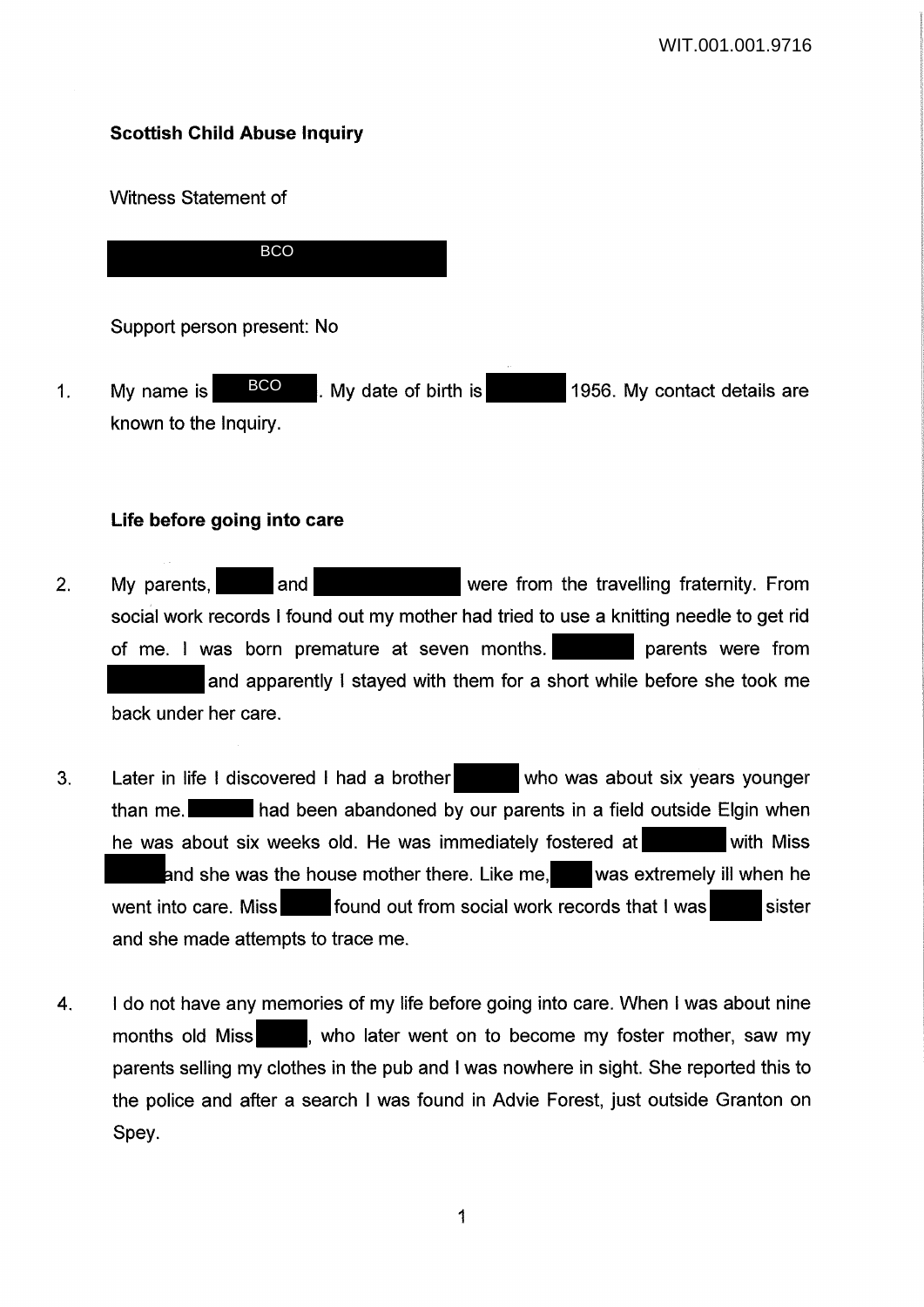- 5. When I was traced I was in my days old nappy. Initially I was taken to Miss and she tried to feed me but I could not keep any food down and was sick all over the place. When I was placed in the bath she found my skin was almost dropping off. I was taken to Raigmore Hospital in Inverness and spent around nine months recovering.
- 6. Miss wanted to take me into her foster care but the twins and my future foster brothers, had chicken pox. I was not allowed to be in contact with them because my immunity was so low and could not therefore move in.

# **Aberlour Orphanage**

- 7. I was placed into care at Aberlour orphanage when I was about eighteen months old. I do not have many memories as I was very young. My first memory was sitting in the open air in a big pram and there was also a boy there. The nursery itself was called Princess Margaret Rose and was in a separate area from the main orphanage on the outside of the village.
- 8. I moved into the main orphanage from the nursery when I was five years old. It was a huge building and was run by the Church of England. There were six or seven large and very long buildings. At the end of the buildings was the school and then a farm. If you followed the road right round it took you back into the village itself. All the buildings are down now but there is a bell tower with the name of the Canon who started it in the 1800's.

# **Routine at Aberlour Orphanage**

9. Princess Margaret Rose Nursery had hundreds of young children that passed through during my time. The only staff member in can recall was a Miss Heep and she was really nice. My time there was really good.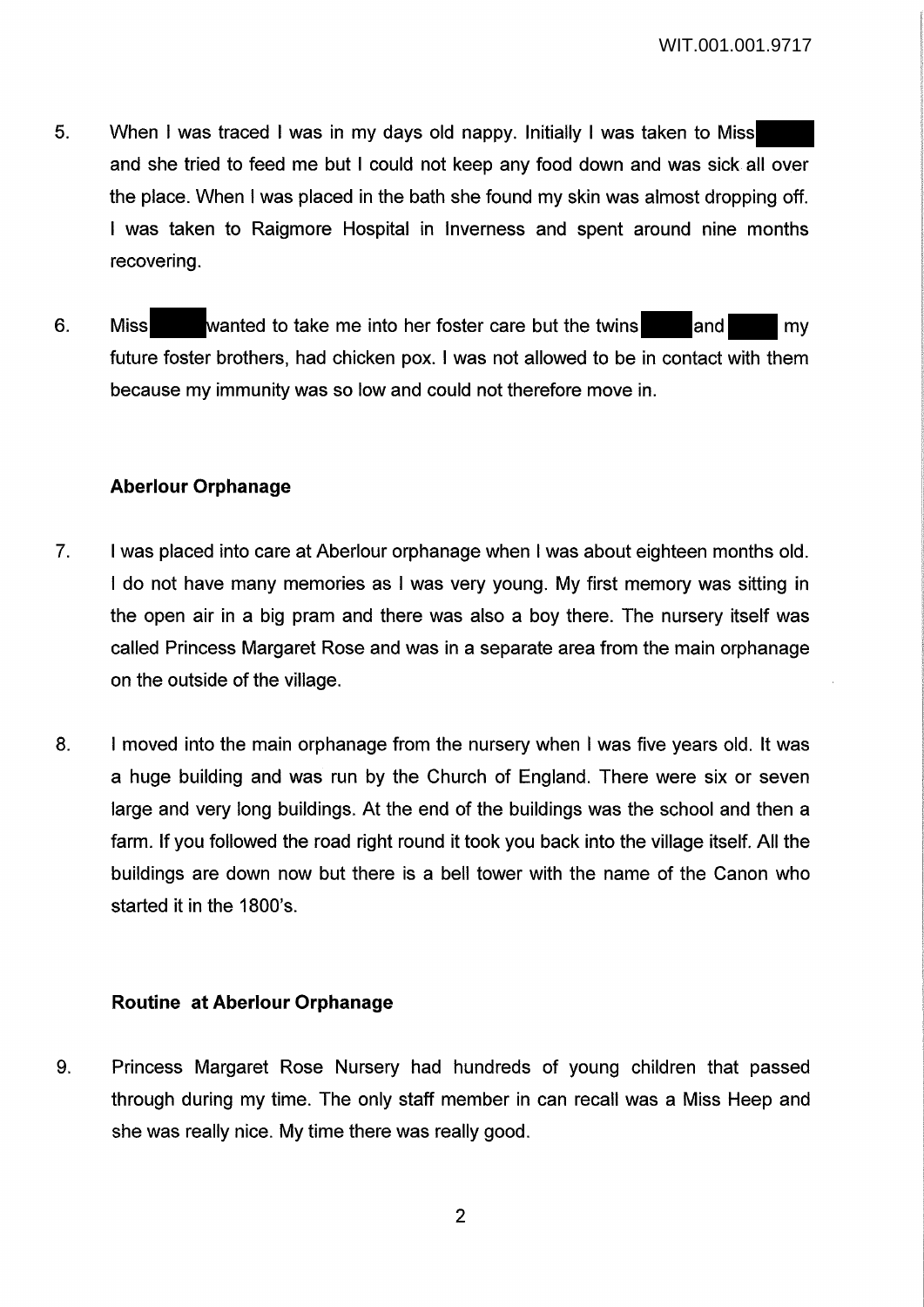10. There were many buildings with five dormitories in each building. The dormitories had maybe eighteen or twenty iron beds. In the sets of dormitories, I was in the age ranged between five and eleven. The oldest children in the orphanage would have been about sixteen years old. The older girls were in different buildings. Likewise boys were kept in separate buildings from the girls. Each of the buildings had a dining room to cater for the residents within.

## Mornings and bedtime

- 11. When I moved into the main dormitory I was just finishing my day at nursery school. After school, about tea time, I was told to go to my new dormitory. I did not even get to say goodbye to the other kids at the nursery. I was about five when I moved there and stayed until I was about seven. It was regimented there but if you behaved it was not all bad.
- 12. Miss BBG was **Aberlour.** There was also Canon Leslie who was to do with the church as I am sure he did some of the preaching. Miss said I was "thrawn", a difficult or stubborn child and she would call me a red headed bastard. BBG Miss BBG was
- 13. On arrival when I got to my bed it was covered in cow dung and I refused to go into the bed. The house mother, I can't remember her name got angry with me and beat me in the corridor with a long handled brush. She hit me so much and so hard she broke the brush. Only later did she check the bed and saw the cow dung. She came to me to apologise but that was a bit late. I was taken to another room for a while and when I returned my bed had been changed.
- 14. After the first night in the dormitory I was introduced to and They told me they were my cousins, but prior to this I never knew them. was a couple of years older than me and a vear older than They took me down to the dining room for my first breakfast there.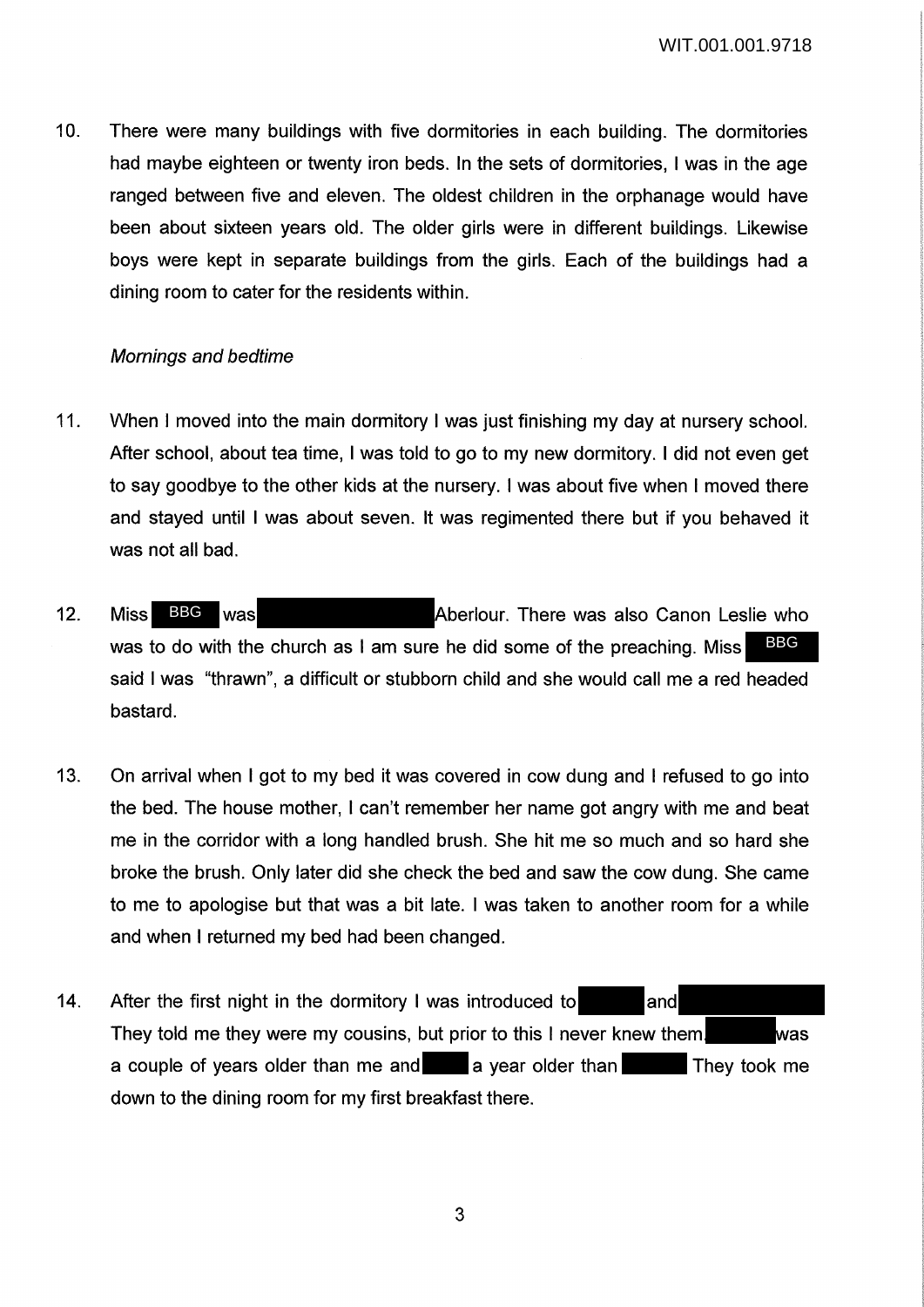WIT.001.001.9719

- 15. In the mornings the staff would shout to waken you. You were expected to clean under your bed with a mop and bucket then get washed and dressed. The same mop was used by all and if you were at the end of the line you may be late for breakfast. Being late for breakfast often meant you were not fed.
- 16. We were sent to bed around six o'clock and after washing and cleaning our teeth we were all told to have the lights turned off. When it came to brushing my hair there was no help offered and everyone used the same brush. I was always having problems brushing my hair because of it being long, curly red hair and it usually got tangled.
- 17. We were not allowed any play time during the week. There were no toys to play with and no books to read. On Saturdays, we would move the furniture to make sure we cleaned underneath. The only people we interacted with were people from our own house. After the cleaning we would sit in the dining room for the rest of the day with no toys or books. On a Sunday I was allowed to go out of the grounds for a walk. I would make my way through and then round the village and back to Aberlour.
- 18. There was a lady, Miss Allan, who came on the bus each day to clean the house. She would normally be there Monday to Friday and between nine and three, she always had time to talk to you and she was really nice.

### Mealtimes / Food

- 19. Breakfast was always what they called porridge. It was very thin and completely unappetising. The food in the nursery was much better. In the dining hall there were long tables with seating for around twenty including one staff member at each table. There were probably five or six tables in the dining room.
- 20. At the table you were not allowed to have any conversations with the other children. Anyone caught talking would be told off by the staff member and sometimes objects were thrown at you for talking. This happened to me on a couple of occasions and one of the items thrown was a salt cellar which bounced off my head.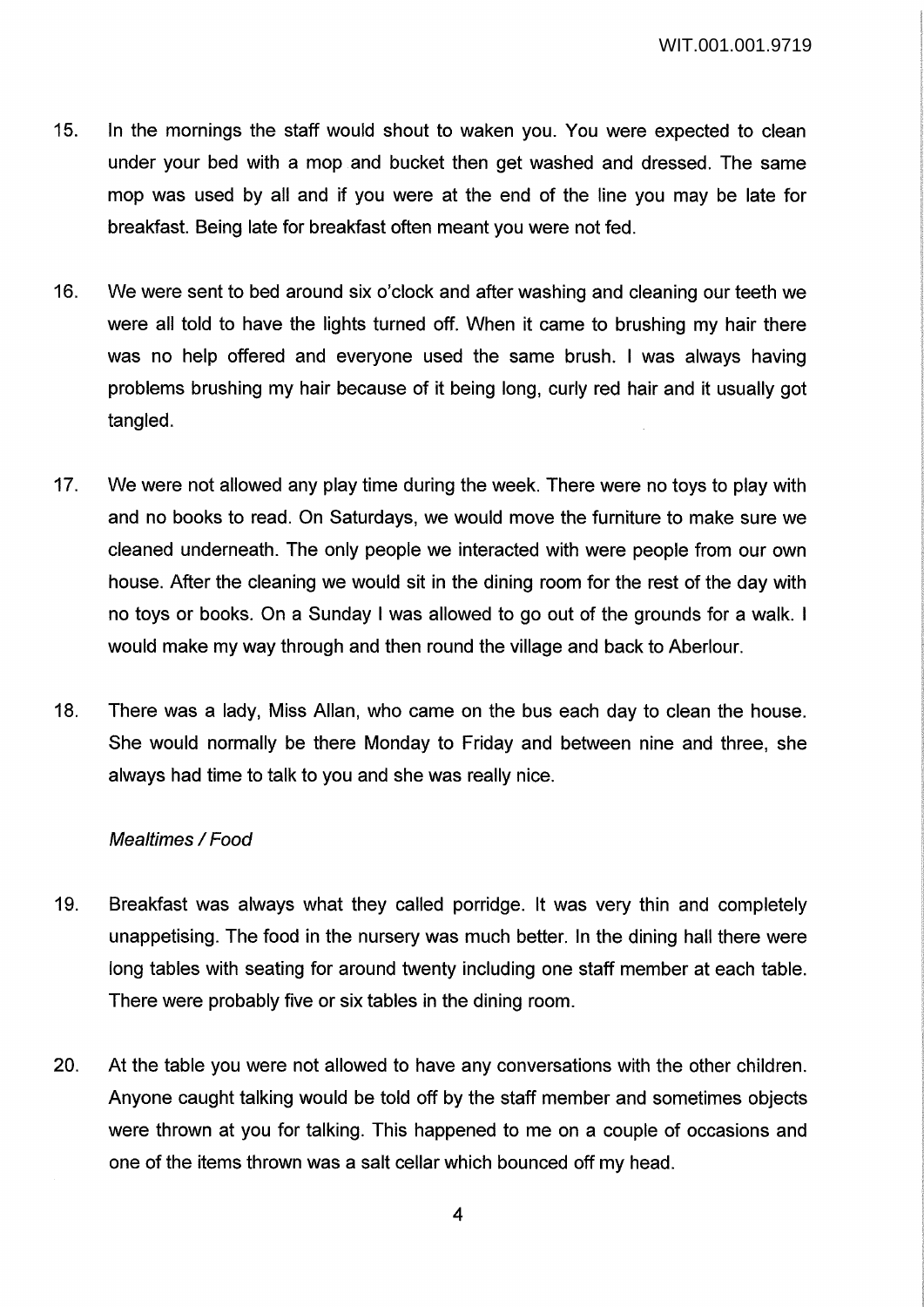- 21. If you did not eat the food it was put away and you were fed the same dish at the next meal. Most of the time you ate it at the next meal because you were so hungry. This happened to all of us regularly.
- 22. When I was about seven years old I was moved to the Dowans building and under the care of the house parents Mr and Mrs BCJ/BCI They were in their forties, maybe early fifties. We were all a mixed age group of girls and I roomed with five other girls. There were maybe ten rooms in total in Dowan's building and the BCJ/BCI were
- 23. Each night in the rooms you had to say prayers. I can remember it being "Dear God, please make me a better child". The ECJ/BCI would stand by and wait to make sure we all said the prayer. On other occasions they would have us say The Lord's Prayer.
- 24. One of the meals Mr  $\frac{1201}{1000}$  made us was beetroot in a white sauce. It was disgusting. When I did not eat this at lunchtime, he left me there while the other children were allowed to leave. He came back an hour later and told me if I did not eat it I would be given it at tea time and if necessary at breakfast. Eventually I put it in my mouth and kept it there. I was able to keep it there until the end of meal time and went to the laundry room where I spat it into some of the washing. I did not know that it would cause any problems but the cloths turned pink. He knew it was me and beat me until I was bleeding. I have never eaten beetroot since. One of the meals Mr BCI
- 25. Another of the food that he cooked and we later hated was mashed turnip. None of us liked that but he made us eat it.
- 26. For lunch we ate in our dining room. I remember we had mince, tatties and vegetables for our lunch and then back to school afterwards. Tea usually consisted of some soup, but not always. Although the food was not always bad it was rarely nourishing.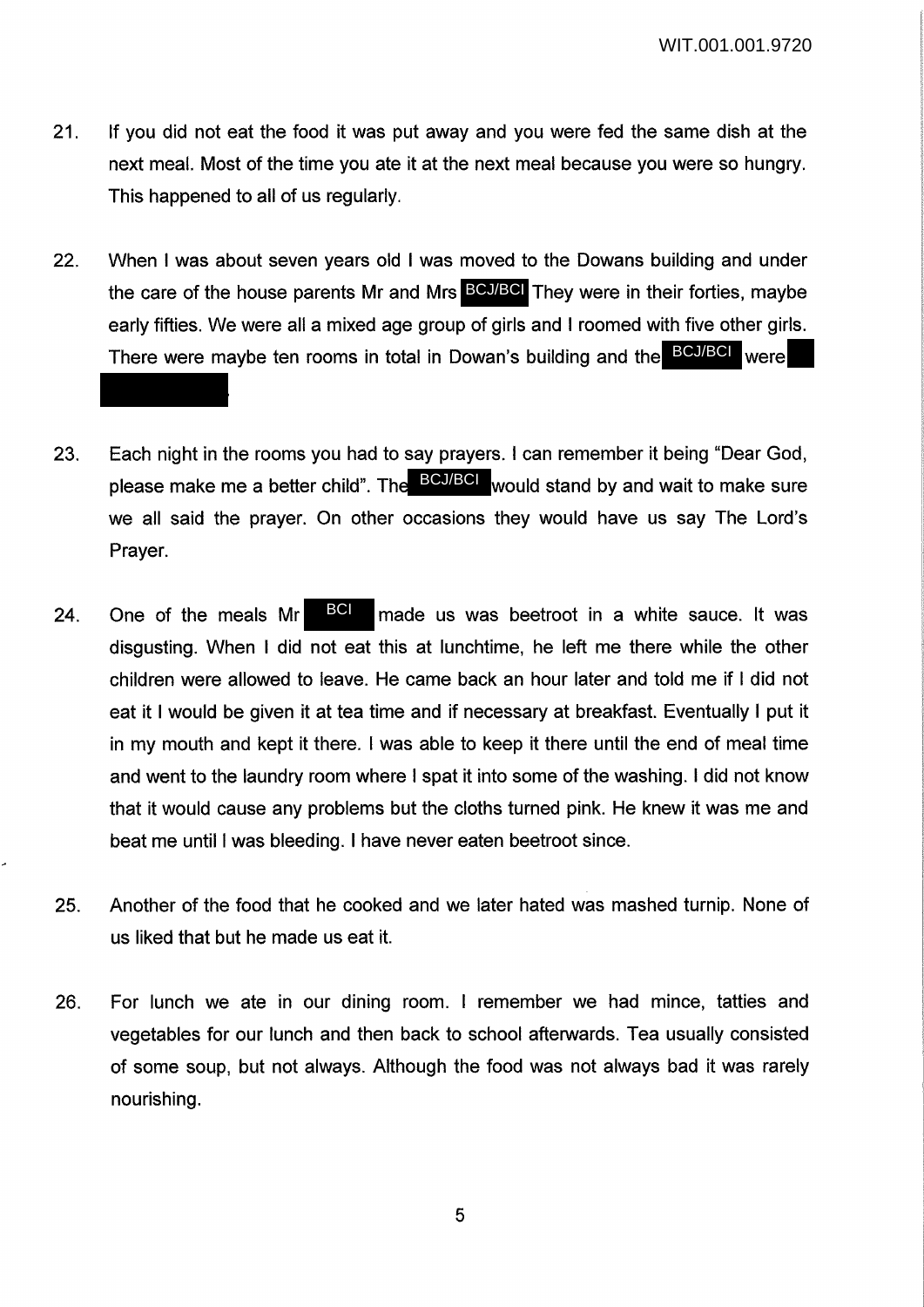WIT.001.001.9721

# Washing / bathing

- 27. When it came to bath time we all used the three baths within each of the three bathrooms. Usually it was in order of age from youngest to the oldest. The bath water was not changed and this meant nearly one hundred children were using the nine available baths and the same water. Whichever house mother was on duty would be checking we all washed, but I never felt clean despite the bath.
- 28. When I moved to Dowans house some of the older girls would talk about Mr BCI They would talk amongst themselves how he would come into the bathroom while they were in the bath and would try to touch their private parts. One time while I was having a bath he came in and tried to touch me. It was on a Sunday night and he said he was going to make sure I was washing myself properly. He tried to touch my bottom and I hit him. He retaliated by hitting me across the face. We could hear people coming up the stairs and that was when he left.

### Clothing / uniform

29. For school I was issued with a kilt and a white blouse. Sometimes they fitted sometimes not. Whenever you had grown out of the current set you were given a second hand set by Aberlour. They were washed once a week. For my other day and night clothing I was given two sets to wear.

### **School**

- 30. School was okay at Aberlour but there were times when I left the school. I went down to the river and over the bridge. I would sit and watch the wild life. Lots of times the staff were not aware I had left the building. I would try and be back for lunch as I was hungry. If any of the house parents found me missing I was beaten as a punishment.
- 31. Any time we were caught skipping school by Miss BBG she would take you to her room and she would use the leather strap on your hands, bare back and bottom until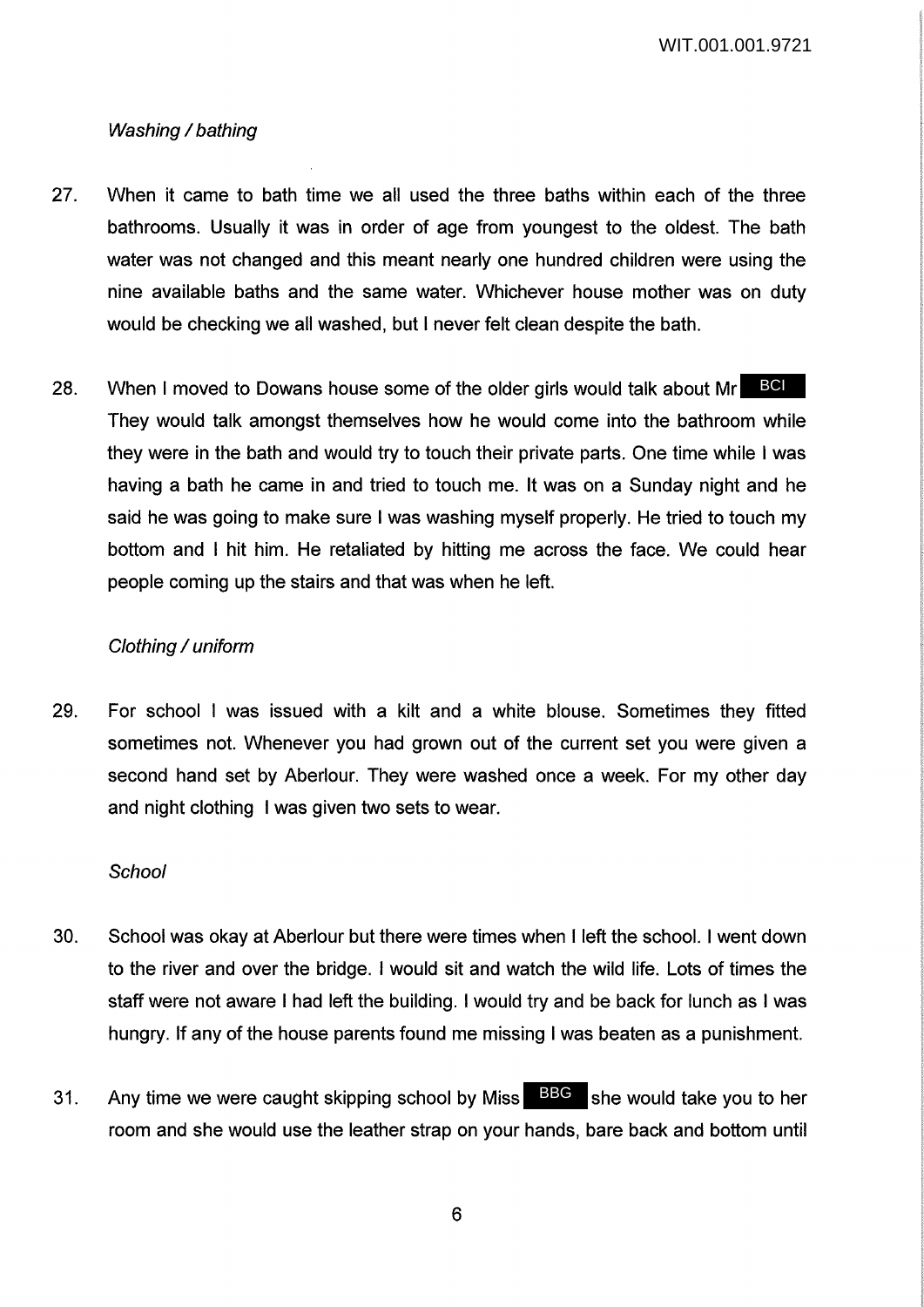you were black and blue. While she was handing out this punishment Canon Leslie would not take part but stood within the room and watched.

32. The teachers for the school came from the village. One of the teachers, I can't remember her name would take me to her mother's house for some orange juice and cake. I learned quite a lot at the school and when I moved to Speyside I found I was at a similar level to the other kids.

# **Trips / Holidavs**

- 33. When I was about eight years old, Dowans house had been donated a week's break at Butlins. When we got to the bus station the other kids were allowed to go to Butlins but I was told by the **BCJ/BCI** I was not getting to go. They called me "dirty red headed bugger". I was then put on a bus to Elgin and told to wait for someone who would come and collect me. I was then taken to a home in Hopeman to stay with people there. I stayed there for the two weeks while the others went to Butlins. I was the only one from Dowans not allowed to go.
- 34. The couple who looked after me behaved like parents would. When I was put to bed I was given a kiss goodnight and made to feel so welcome. If I wanted, I could go into town on my own and sometimes was able to go to the beach. I was in the top floor and you would look out at the lights at the radio tower at Burghead. You could go down to the shops and get the bread. You told them who it was for and they put it on the bill. Although I missed out at Butlins the people at Hopeman were really nice and treated me well. At that time I wished I could have stayed there forever.

# Birthdays and Christmas

35. When I was at Aberlour I did not know when my birthday was. Neither mine nor the other children's birthdays were recognised or celebrated. It was the same at Christmas there wasn't even a tree decorated and definitely no presents handed out.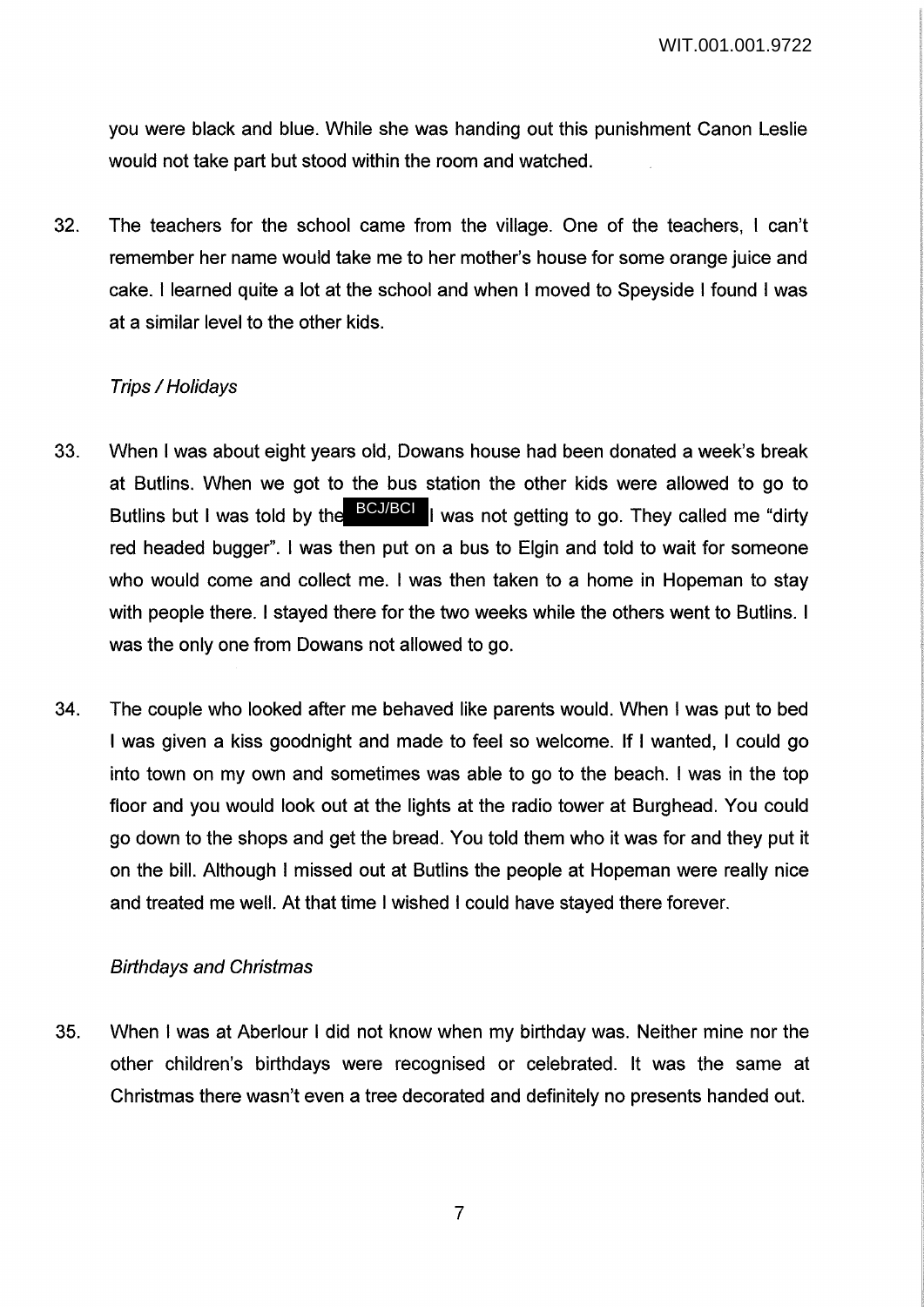WIT.001.001.9723

#### **Healthcare**

36. At Aberlour if we needed any medical help the local doctor from the village would come to the home. The only time I had to see the dentist there was when I was about five years old. I was told all my baby teeth were needing to come out as they were bad. I don't recall much about that as I was given gas to knock me out.

#### Bed Wetting

- 37. When I was five and moved to Aberlour main building I was having issues with bed wetting. This would happen once or twice a month. The house parents who covered the night shift would check your beds. They would turn everyone over and feel for any wet patches. If you were found to have wet the bed they stood you up and rub the wet sheets over your face. They then took you to the bathrooms where you were given a cold bath. You were issued with a fresh nightie and clean sheets from the cupboard and had to make your own bed.
- 38. Depending on the mood of Miss  $\Box$ BBG the house mother, she would sometimes make us mop or brush and scrub the corridor. We were given a large bucket of water and some red coloured soap. If there were more than one of us who wet the bed then we had some help to do the floors. Miss **BBG** and whoever she was working with would check us regularly to make sure we were doing it right. You could not talk in case anyone came back.
- 39. When I went to Dowans house and wet the bed the difference was the night shift staff gave me a warm bath to clean myself. They also helped me by changing the bed. They did not routinely tell the BCJ/BCI but if Mr BCI found out he would beat you.
- 40. The worst time I had at the hands of Mr $\overline{B}$  was after wetting the bed. It was not the first time that week it had happened. He told me I would learn and I was not to be stubborn with him. He then locked me in the cupboard under the stairs for four days. I could hear everything going on in the house. He did not give me any meals while I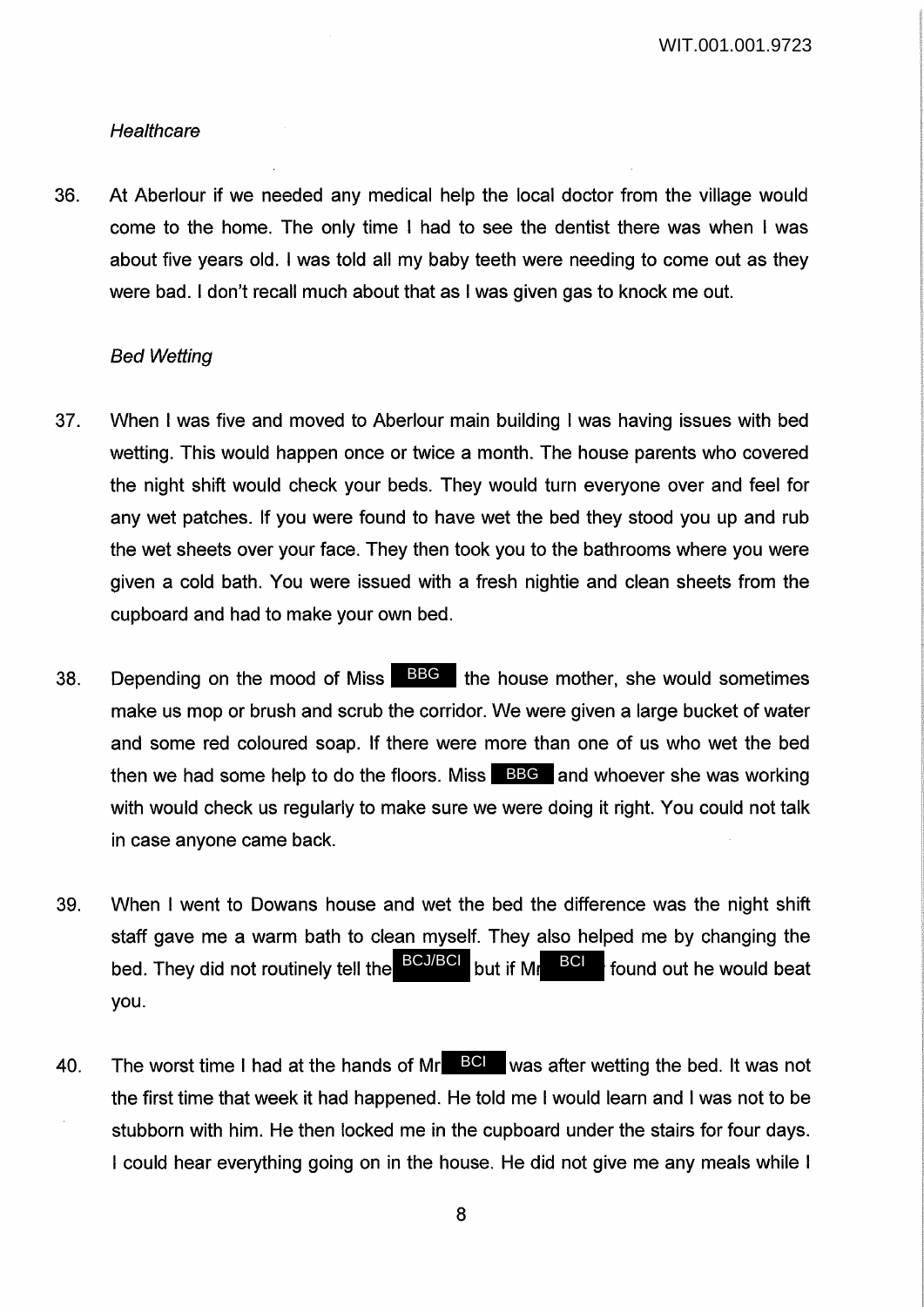was locked in the cupboard. There was no toilet facilities and I had to go in my clothes. It was disgusting the way he treated me.

- 41. One of other residents, who was about six years old, was aware I was locked in the cupboard. He offered to try and get me some food and said he would slip it under the door. He got caught talking to me by Mr**ee Belle** and he was given a beating for helping me.
- 42. After the four days it was Mrs  $\frac{BCJ}{d}$  who let me out of the cupboard. I was given a quick bath and then sent to school with no breakfast. At the school I did not tell anyone what had happened. I think the school had been told that I was off ill for the four days. I was so hungry I stole a pie from a shop on the way to school. I felt so ashamed that I had to resort to this. I never stolen anything before or since.

#### **Abuse at Aberlour**

- 43. For every time Mr BCI caught us skipping school we were taken to his room which was next to the dining room. There he would use the belt and hit us on the bare skin. Whenever I or the other children were crying from the beatings the BCJ/BCI always seem to enjoy that. For that reason I tried to hide how I was feeling during the beatings.
- 44. When I was about nine years old I shared a room with some older girls who were about eleven maybe as old as thirteen. There were a couple of babies in cots and they were a brother and sister. During the night  $Mr$  **BCI** would come into the room and waken me. I was told to take the babies to the bathrooms and change their nappies. I was told to take my time and not come back too quickly. I was also told to make sure I took time to have a pee. This happened on many different nights. Each time I came back the three older girls were no longer in the room. I believed he was taking the girls to his room and he was sexually abusing them. I could see no other reason for him to be taking them away during the night. I was usually asleep when they came back.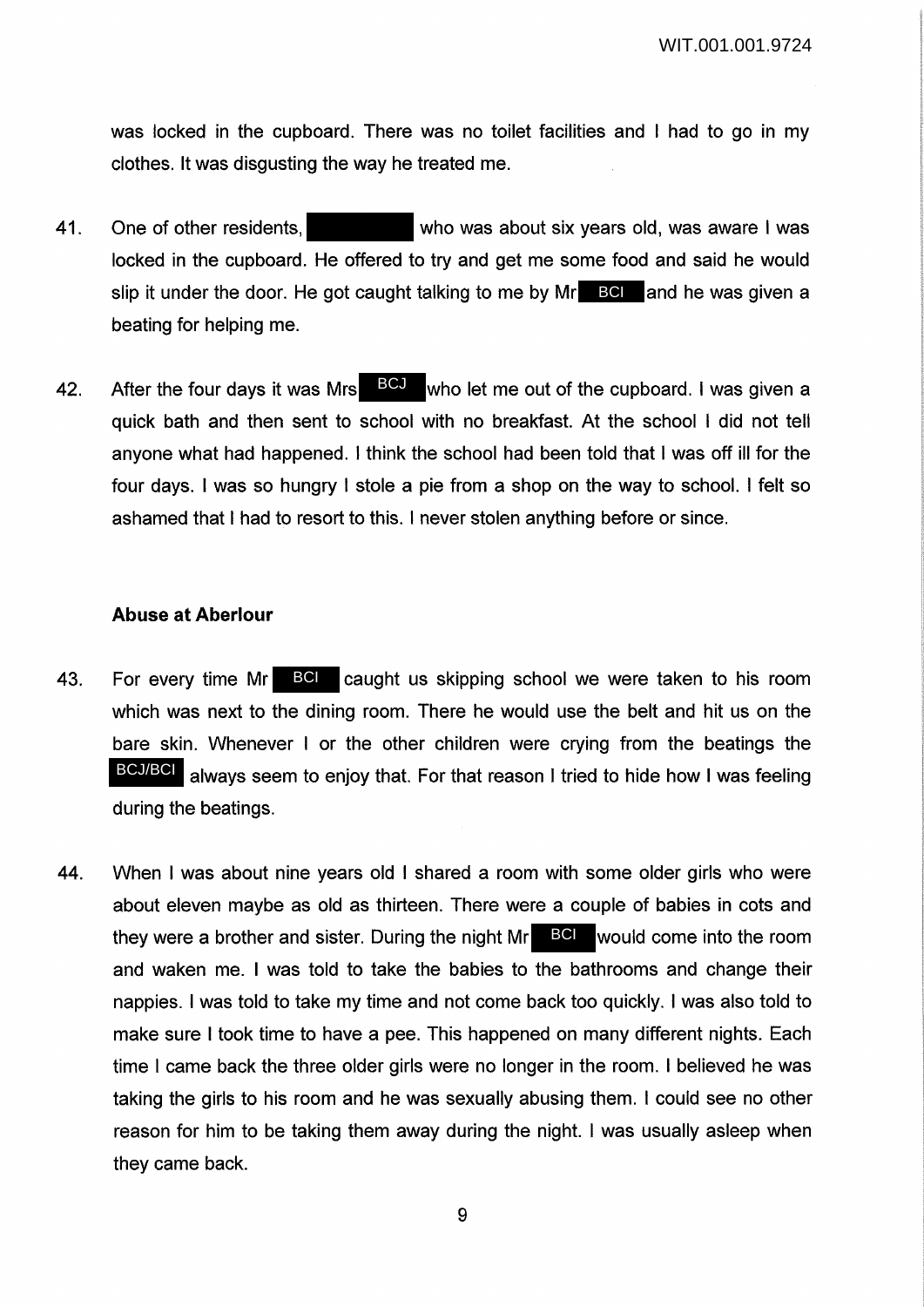45. It wasn't just girls he was abusing. The stold me Mr BU would take some of the older boys out of their beds during the night and take them to his office. thought he was too young and that was why nothing had happened to him. BCI

## **Leaving Aberlour**

- 46. I later found out Mrs BBP a house parent at Aberlour, and Miss were on the same training courses in Edinburgh and became good friends. I had a visit from Mrs and she said she had seen my brother and that he was the spitting image of me. At that time I was not aware of having a brother. I asked Mrs **BCJ** if this was true about me having a brother. She said "You have nobody in this world, why would anyone want you" and called me a "red headed bastard". BBP
- 47. When I was about nine years old Mary Marquis, from the television, came to visit Aberlour with a camera crew. We were asked to sing "Nobody's Child" for them. This was to be used in a documentary about our home. Aberlour was closing and they were hoping to use this to find us homes and the song was used in that campaign. As a result of the programme being aired, Miss saw me and contacted the social work.
- 48. The day I left Aberlour, in 1966, I had been at school in the morning as usual and was called out of the classroom to see the doctor. It was strange as there was nothing wrong with me and I was given an examination. I came home to Dowans at lunchtime. I was told by Mrs BCJ I did not have to eat my neeps if didn't want to. In the afternoon she met me from school and took me to the hairdressers where my long hair was cut short. After tea I was sitting on the stairs with my clothes in a bag. I was not able to say goodbye to anyone including who was such a friend.
- 49. Miss Grant arrived and said she was my social worker and took me away in her green Mini. She told me she was taking me to my brother. I was so excited. I was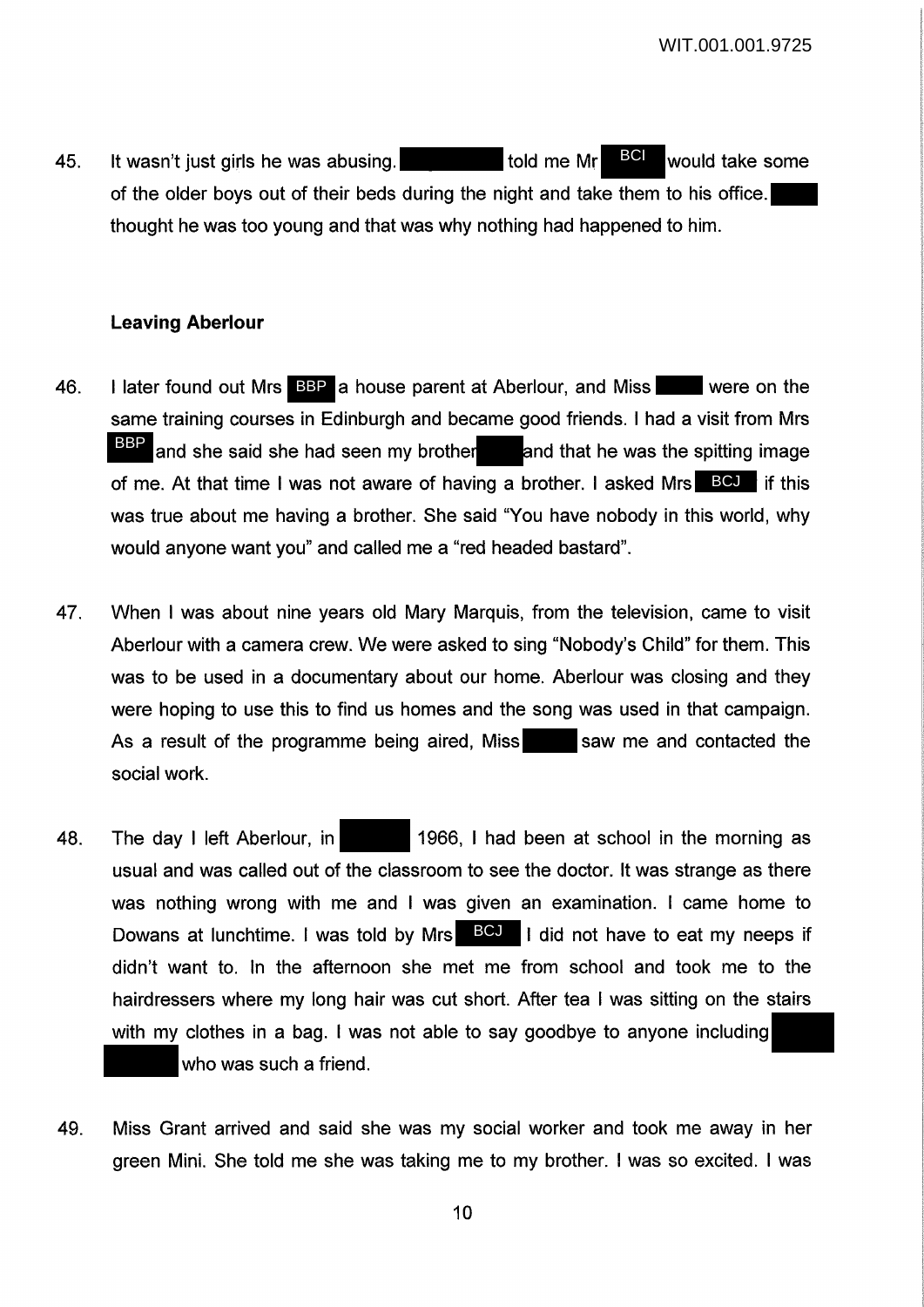taken to Speyside at The Square, Granton on Spey and re-introduced to Miss who was still the house mother there. When I arrived at Speyside House was at the door dressed in a cowboy outfit. He looked so much like me and he gave me the biggest hug of my life.

- 50. It did not take me long before I called Miss mum. She introduced me to everybody in the house. I was shown to my room and the bed and mattress were so comfy. She took my bag that had all my clothes in it and threw them all in the bin. I was taken to the shops for a new set of clothes. She also bought me new shoes, wellington boots and slippers. The shoes Aberlour had me wearing were sized eleven but it turned out I needed an adult size one. She also bought me four sets of clothes for school. This was the first time I had ever been given new clothes.
- 51. The minister, Mr Johnstone, who was on the committee in charge of the house came to the home and was questioning the amount of money that was spent. Miss showed him the state of the clothes I had arrived in and he then had no objection to the amounts.
- 52. There was a later dispute between Miss and the committee. It was when I started my periods. We were all given pocket money but the girls had to use their money to buy our sanitary products. Miss told them this was unfair and she eventually won the argument. It was arranged for the girls to get what products they chose from the chemist, when they needed it, and it was put on the bill.
- 53. There was another girl called at the home and rather than us being known as  $'A'$  and 'B' mum asked if I would mind using to stop any confusion. She said she had two knees and two arms and it meant she could cuddle two kids at the same time.
- 54. Whenever I did anything wrong there were no physical punishments, I was never smacked. She would sit you down and ask why you were doing those things and she would find a way to let you know how not to do it again. She never raised her hands to any of the kids.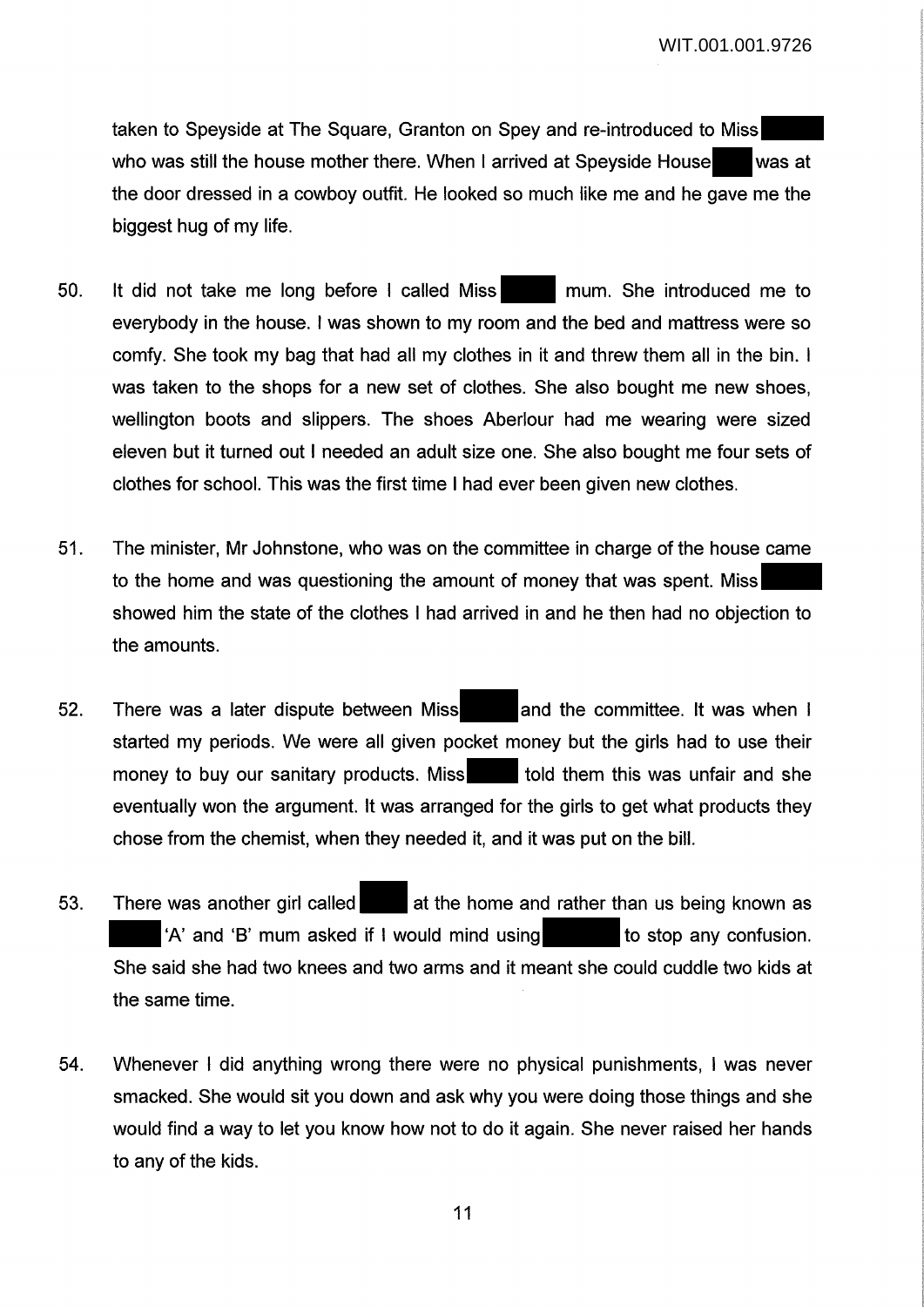### **Life after Aberlour**

- 55. My brother suffered from grand mal epilepsy seizures. As I was still wetting the bed Miss thought I might have this as well and I was taken to Raigmore hospital in Inverness for tests. I was in hospital for about a week and found to be suffering from Petit Mai Epilepsy and was having seizures during the night. It was also found that when I was having the seizures they were causing me to wet the bed. I was given medication and the bed wetting stopped. At the house, before the diagnosis, if I wet the bed I was never punished. The sheets were just changed and I was cleaned up.
- 56. Miss cooked great food and there was no issue if you were not liking it. All you were asked to do was try what was made and if you did not like it there was to be no trouble and she would try to find an alternative. Every week she would make a big pot of rice pudding and we all took turns each week to scrape the pot, that was the best part. During this time we also found out that I had suffered from a dairy allergy, again the same as
- 57. While I was at Speyside I went to Granton Grammar to the primary school for about two years before I moved onto the high school. We were the first pupils in the new high school and it is now celebrating its fiftieth anniversary. I did quite well at school and wanted to work as a nurse.
- 58. After school and when the home work was finished we were allowed to play. In the early part of the evenings we were allowed to watch television. I was also allowed to read any books I wanted, I really liked Enid Slyton books. My chore when I stayed there was to feed the chickens and collect the eggs.
- 59. During the holidays Miss **arranged for us to spend about a month at Nairn** school for a break. She was able to use the school for us all to stay in. We slept on mattresses on the floor. The local Rotary arranged for aunties and uncles to help look after us. In the mornings we would be allowed to go swimming and in the afternoon's we would be at the beach and have a picnic there. There was an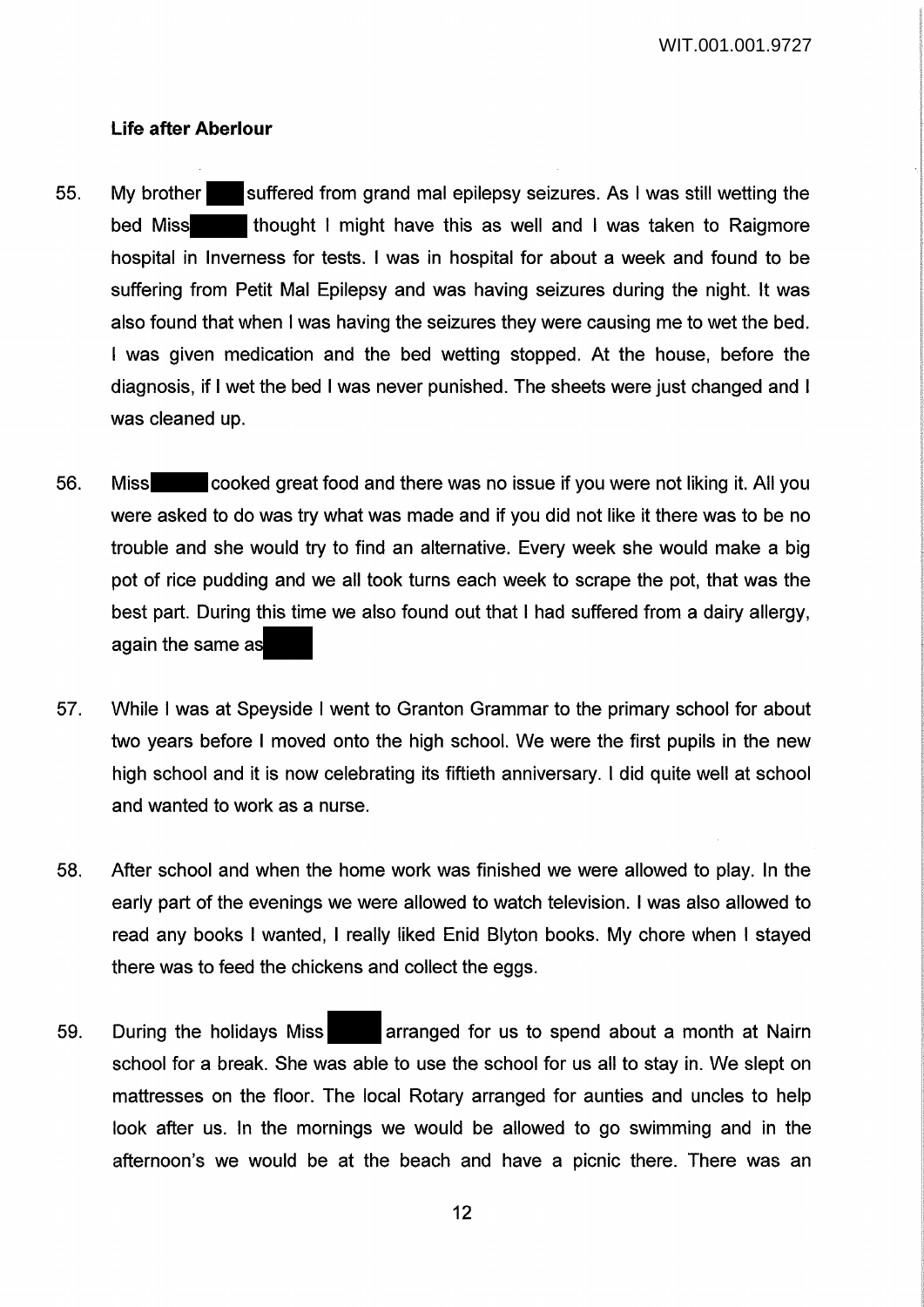assistant, Jean, who helped out. Later when Jean left, took over. The used to be fostered by Miss and came back after taking up child care. They were both really nice.

- 60. When we were at Aberlour we were not encouraged to join any youth clubs or anything like this. When we stayed with Miss she positively encouraged it. The committee was not happy with this but she told them it was the best thing for the kids. I liked the music and the dancing there.
- 61. For my birthday while there, at breakfast there were candles on a cake. James Usher was my rotary uncle and used to run the local bakery. I was given a tray of strawberry tarts as a birthday present and took them back to share with everybody. When we got back from the holiday it was always on  $\blacksquare$  my birthday and there was a present waiting for me.
- 62. At Christmas we knew the presents were kept locked in a cupboard. We could see them through the glass part of the door. On Christmas Eve I was shown a pillow case on the back of one of the chairs in the kitchen and I was told about father Christmas. When I got up in the morning the pillow case was hanging on the end of my bed and was full. I could see the mince pies we left out the night before were gone. They even went to the trouble of making black boot prints on the floor and finger marks in the soap. All the presents we were given we got to keep. Somehow mum realised that I liked the models you could paint dresses on, from the Jackie magazine. One of my presents was some models from the magazine. There was also a selection box and we were allowed to eat sweets in the morning. We had turkey and trifle for dinner.
- 63. The one bad experience I had at Speyside was not with mum or anyone in the house. It was at the dentist. When I was around eleven or twelve I needed to get braces fitted and was told I needed to get some teeth out. I had a phobia with needles and needed an injection to numb my gums. I was struggling with the dentist, Mr BGS and managed to get out of the chair. He dragged me back into the chair and sat on me. He got his nurse to bring in some rope, which he used to tie me to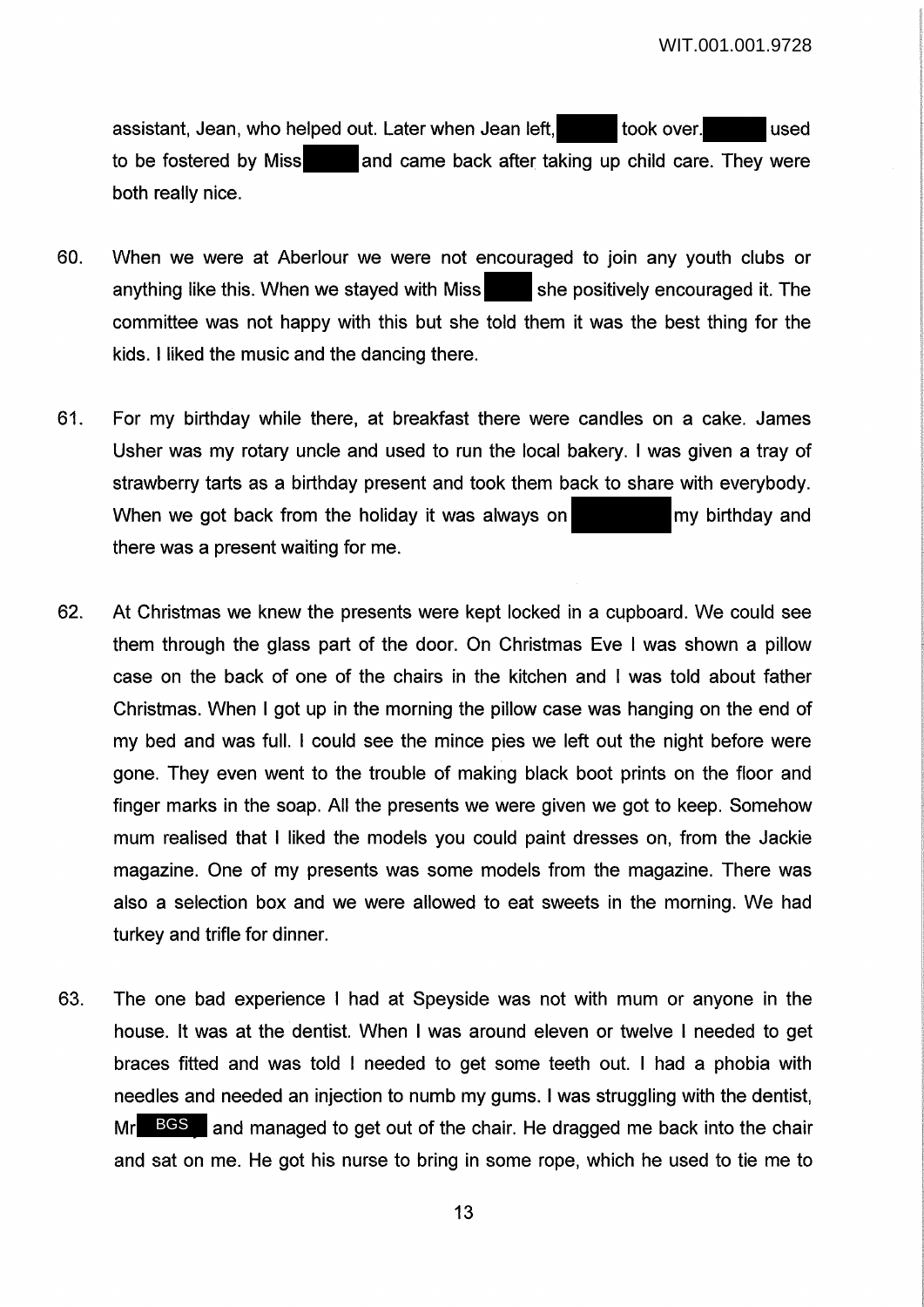the chair while he gave me the injection and pulled my teeth. He told me that if I tried to tell anyone they would never believe me as I was an orphanage child and I would lose Miss I did not tell Miss when I got back.

- 64. We did have visits at Speyside from social services. I remember the head of the services at Moray Council in Elgin was a man called Fred Edwards. He would visit with us and stay for dinner. I remember him being their one day when I came back from school with some home baking and he tried my scones.
- 65. There were other social work staff that visited. I can remember Miss Duncan took over from Miss Grant when she retired. They usually came about once a month. We could sit with them on our own and you could tell them anything. They would always ask if I was okay and check how I was doing at school.
- 66. Mum retired from but took myself, my brother and with her and continued to foster us. We moved to a house in just outside Elgin. When she retired I was the last girl with her and I had my own room. Although she was officially retired she still took some emergency kids. Mum always tried to make sure we could look after ourselves later in life and taught us how to cook and clean.
- 67. There were six girls and boys with me at Speyside and I still speak to most of them. I still speak to and his wife in Tain but unfortunately his died two years ago from a heart attack. The kids, and kids, and heart attack and kids, and heart and heart and heart and heart and heart and heart and heart and heart and heart and heart and heart and heart and heart and heart and heart moved to Hull then York. Except for they were all red headed like me. They were later re-united with their father. It turned out their parents were divorced and he lost contact with them. When their mother died he made enquiries to find them and mum helped them all get back together.
- 68. I left mum when I was about sixteen years old and went to Elgin College where I did my exams. I passed in English, Maths, Arithmetic, History, French and Anatomy, Physiology and Health. I joined the nurse cadets along with I tried to get work at St James Hospital in Leeds, but when they found out I suffered from Epilepsy I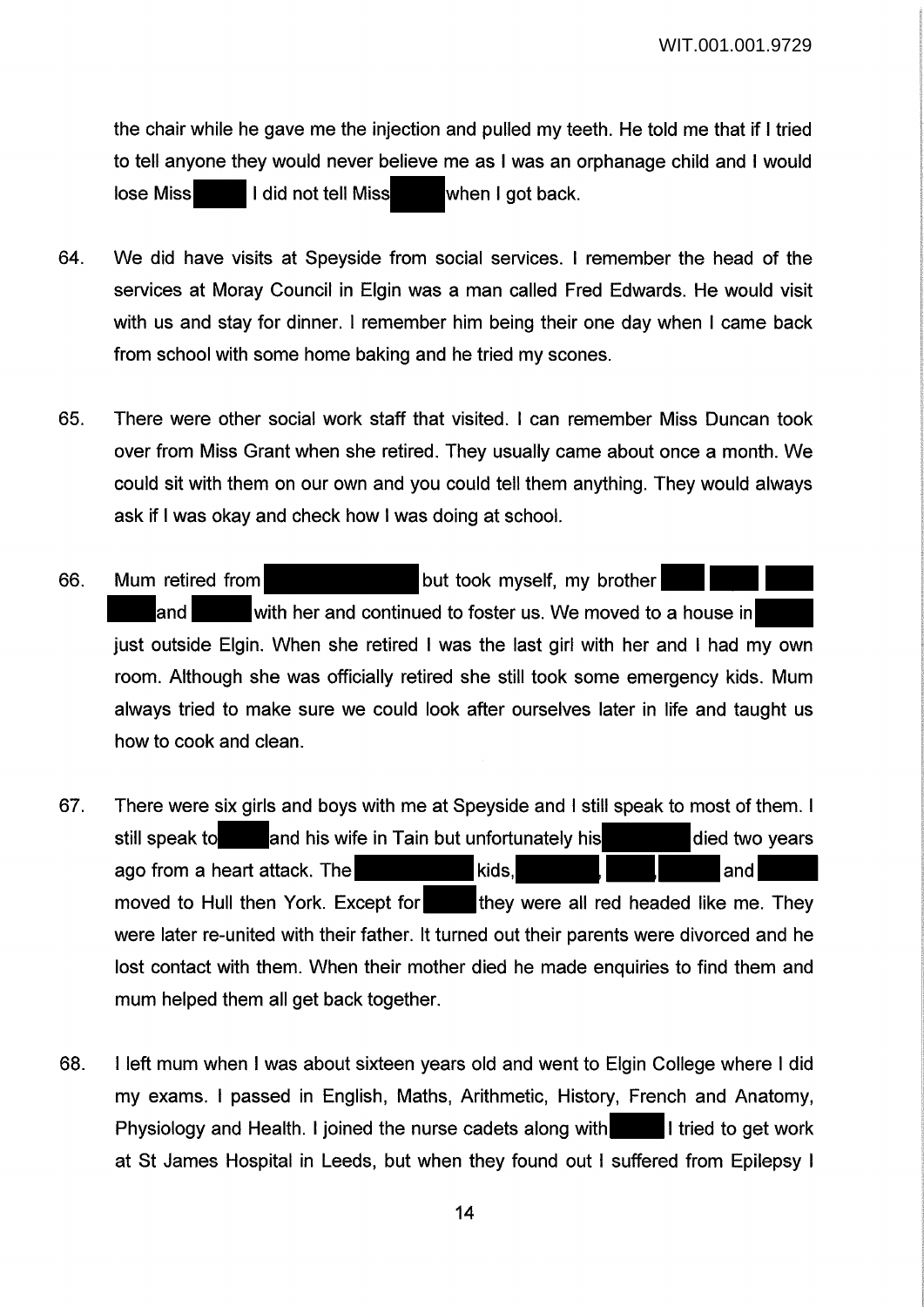was turned down and I went back to stay with Miss **I was working at a hotel** for a while and went back to college to learn cookery.

- 69. I went to a dance at RAF Kinloss and that was where I met my husband I got married on my eighteenth birthday and moved into a house in Lossiemouth. I have just celebrated my forty fourth anniversary this year.
- 70. My first child, was born a year later. He will be forty three now. I also have my son forty years old and who is thirty five. Stays in Missouri now. I have three granddaughters and three grandsons.
- 71. We later moved to when I was pregnant, but this was a bad year for us. **A** and we also lost my brother in a car accident. I did not like staying there because of the rules. You were not allowed to visit at other houses if they were of a lower rank. After about three months we decided to buy a house. We moved my mother in law down from a sheltered housing complex in Lochgelly, to stay with us for a year before she passed away.
- 72. I have been in the catering industry most of my life. I worked in a hotel for two to three years and worked in a pub for a few years. I found I had cancer and had a hysterectomy and was off for about six months. I then worked in a nursing home until I was about fifty six.

### **Impact**

- 73. I did not tell mum about what happened to me at Aberlour. It was because she was an adult and at that time I still did not trust any adults. I thought if I told her she would not care for me anymore.
- 74. As a result of being locked in the cupboard at Aberlour I cannot stand being in dark rooms or closed spaces. I always have to keep a light on.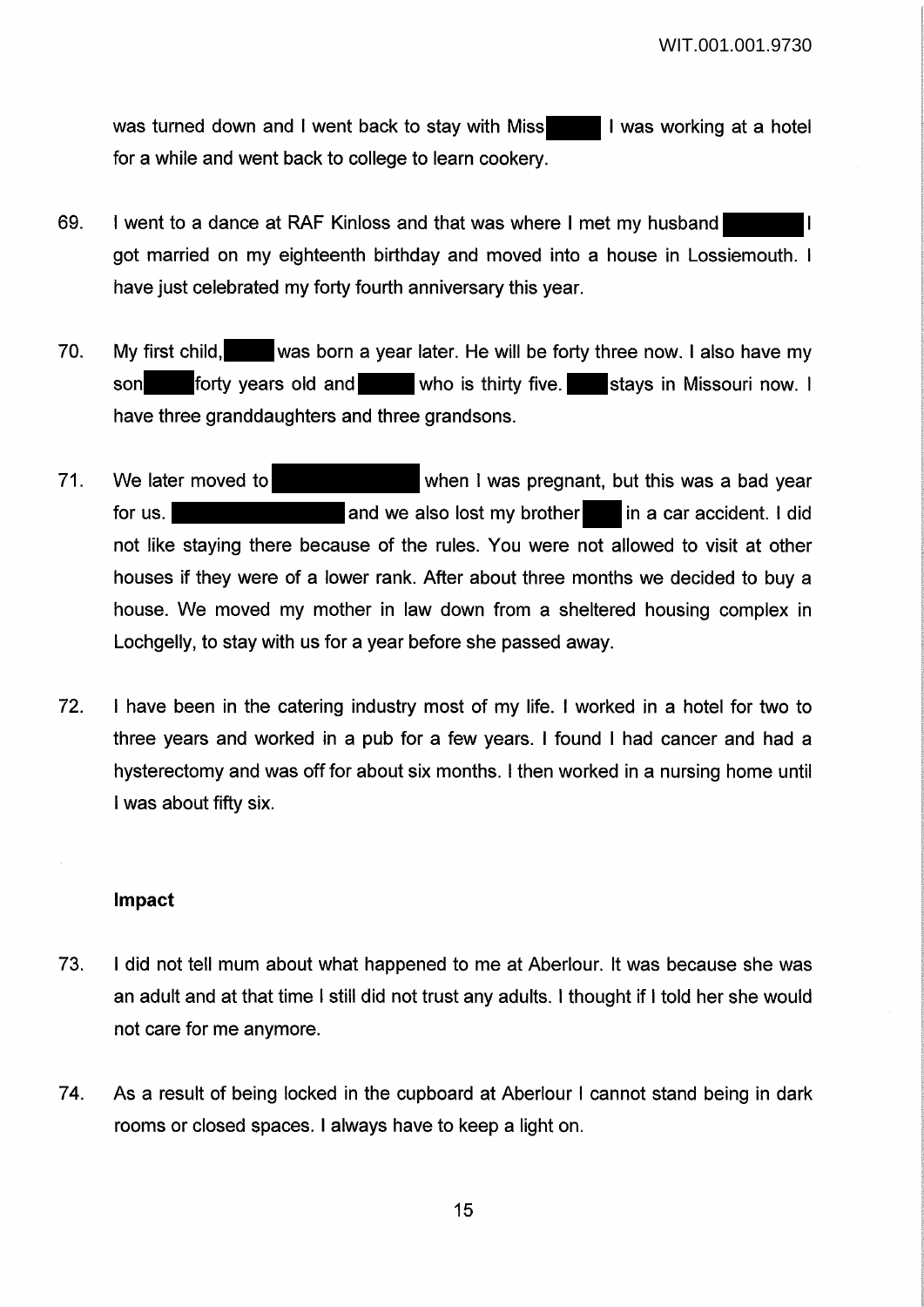- 75. I always made sure that there was no way my kids were ever going to end up in care. I have a good relationship with my family but I do overcompensate sometimes just to make sure they got the things they need or wanted, especially at Christmas.
- 76. I never allow myself to go hungry. I always eat lots of food and sometimes I would make myself sick, like bulimia. This might have been the reason my teeth were rotten.
- 77. About three years ago I was diagnosed with Fybromyalgia. The first time I was having problems was about thirty five years ago but the doctors then told me that the pain was all in my mind. He told me just to go home and bake a cake. I never told any of the doctors what was happening when I was at Aberlour but when I was treated by Dr Buffy he told me it could have stemmed from a traumatic experience as a child. I am now prescribed Gabapentin and Fluexetine to treat my pain and depression.

### **Records\_**

78. I have tried to get my records that should be held by Moray Social Services. They told me that it was unlikely they would have any from that far back. It was staff from there that recommended I get in touch with the Inquiry to see if that would assist.

## **Hopes for the Inquiry**

79. I would hope that the Inquiry can see that every child in Scotland is placed in care as if they were in a family environment. Speyside was a good example of the care a child should receive. The social work should visit and build up the trust, where the child will feel safe in disclosing any issues. Aberlour made me feel like I should not be on this earth. That is no way for any child to be brought up.